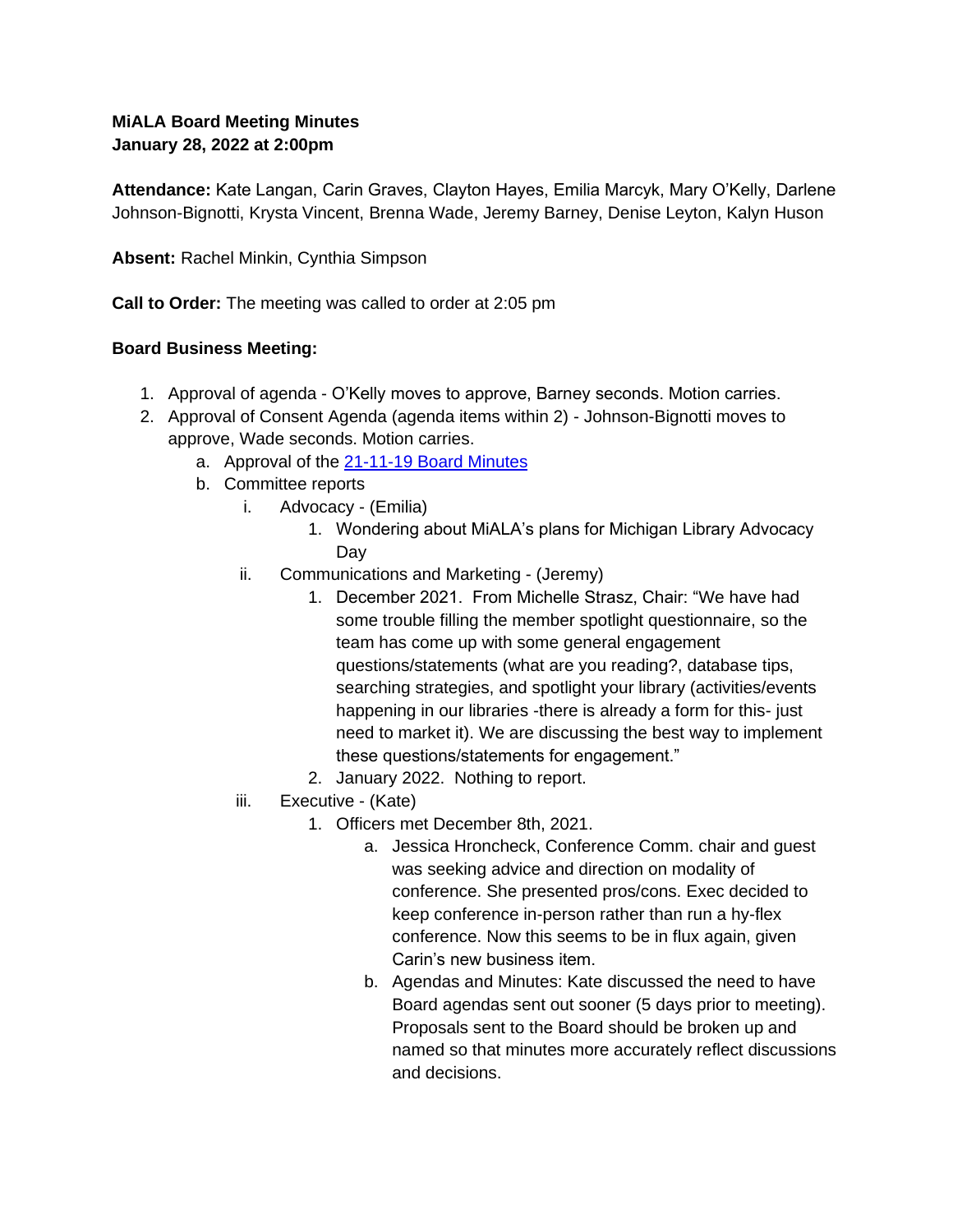- c. Kate convened an ad hoc Policy Review Committee. Consists of Kate, Rachel, and Carin. The three will review existing policies for a housekeeping review to update contact info, etc… We will review during the spring.
- 2. Fiduciary Agent agreement with MCLS to expire on June 1. Exec would like the Board to review current agreement and advise on next steps. Kate spoke to Scott Garrison who reiterated MCLS' commitment to serving as MiALAs fiduciary agent.
- 3. Kate met with Debbie Mikula, MLA Ex. Director on Dec.15, 2021. MLA board has voted to discontinue their ACRL chapter designation. They have notified ACRL. This news is not public or explicitly shared with MLA members. The MLA Board will not advertise this or tell their membership. Debbie would like to know how we can continue to move forward in building our relationship. She highlighted the collaborative work done by Cynthia and I these past few years with the awards ceremony and participation in advocacy day. Kate and Debbie will meet again throughout the spring semester to further this conversation.
- 4. Board Insurance: During our annual financial review, there was an issue regarding insurance for the Board. It is roughly \$1,300 annually. There was some confusion as to why the insurance is carried. Upon further investigation, it was initially carried during the interim Board's time. Kate sought advice from MCLS.The insurance is not required as part of the fiduciary agreement. Janet LaCross, MCLS's business manager who says, "I am not at all sure that MiALA should drop the coverage. The coverage is for the personal protection of the directors and officers of the organization. I would highly recommend that prior to cancellation of D&O coverage that you pose the question to your insurance provider for a clear understanding of the potential impact of doing so." Kalyn has received an update policy.
- 5. Membership Grand Rapids Community College is thinking of institutional membership, Member meets ups scheduled Nov - May (Rachel) JAN UPDATE Member meetups are continuing through the Spring (Alma IG just sponsored one on the 21<sup>st</sup>, Community College IG is scheduled for Feb 18) Working on Membership Engagement this Spring (RACHEL)
- 6. Michigan Library Advocacy Day. Kate is working with Debbie Mikula to coordinate events between MLA, MiALA and MAME.It is March 1 and will be a virtual event and will be virtual. Michele Behr, Scholarly Communications and OER Librarian, Western Michigan University will speak for 20 minutes. We tried to get another speaker from Wayne before but didn't hear back within the time Debbie needed.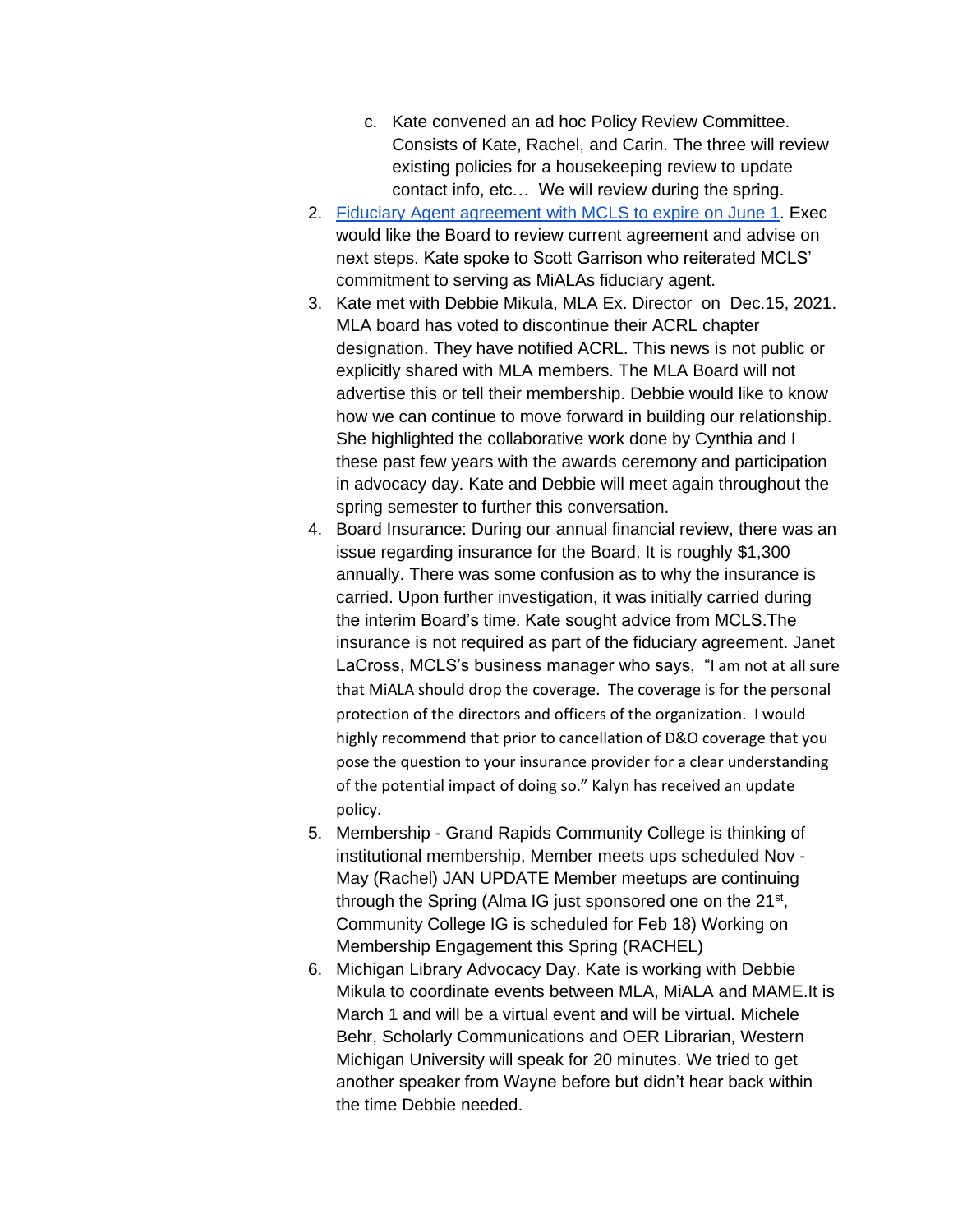- 7. Next Library Board of Michigan meeting is Feb 17, 2022. Kate will submit a partner report by Feb 4.
- iv. Nominating (Cynthia)
- v. Conference (Carin)
	- 1. MIX 2022 conference? Any updates? (question comes from Kate) a. No updates. I think this may be the purview of the Infolit IG
	- 2. Talking through the complications of virtual vs in person since CMU cannot travel right now.
	- 3. See new items for further updates
- vi. IDEA (Clayton)
	- 1. Kate worked with Sheila and Denise about adding web content IDEA resources for education and training list
- vii. Ad-hoc Awards Committee (Darlene)
- c. Partner Reports
	- i. MCLS Things are going good. Continuing to learn all things MiALA. Completed financial review with Manor Costerian. Working on AC 2022 sponsorships with Amie Pifer and getting invoices sent out.(Kalyn)
- d. Treasurer's Report Kalyn's working closely with Maner Costerian for our financial review, we're not broke, hurray!(Rachel) JANUARY UPDATE - MC audit is complete, we're in compliance, hurray! (RACHEL)
- e. Policies and Procedures Manual -
- f. Interest Group Coordinating Council (Denise) We've developed new criteria to help us make more equitable decisions about funding for IGs. We've also made proposed changes for the funding request form and our meeting planning FAQ
	- i. Question about putting these updates in place, see new business.

#### **Old Business**

1. N/A

#### **New Business**

1. Conference Committee reconsidering in-person vs. hybrid vs. virtual in light of the Omicron wave. Carin has a report from the chair to summarize. - Carin Graves

Graves - Met with Jessica Hronchek to discuss pros and cons of in-person conference. Examining plans for hybrid and/or virtual conference.

Poll of conference committee indicates support for virtual or hybrid.

Non-refundable deposit on location. Other costs might be deferred to next year. Hotel rooms also a concern.

Explored platforms aside from Zoom - Whova and one other

Expect more institutions to not allow folks to travel, like CMU

- Langan Reminder that the board looked into hybrid but felt it was not a viable option.
- Graves The venue has a setup for Zoom but it would be very time-intensive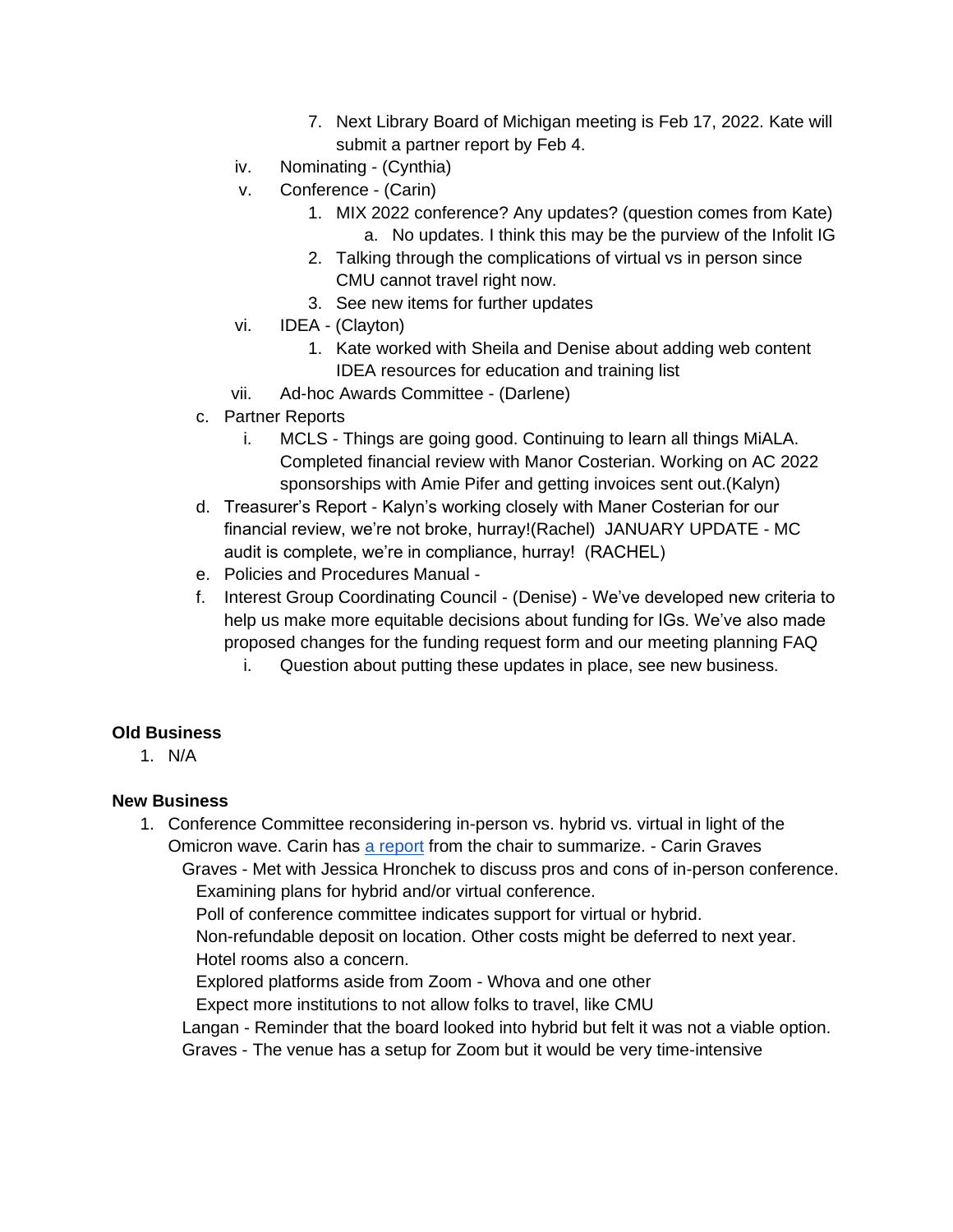- Langan spoken with Huson about going fully-virtual. Were fully dependent on Huson's position on the back end. That work needs to be distributed amongst conference planning committee
- Graves agrees, we would want to contact with a service to help
- Wade Cold/COVID and flu season, the numbers might decrease as weather warms up. Might want to wait until we're out of this before deciding
- Johnson-Bignotti If we have to make a decision now, we'll just need to go ahead with the information that we have. Many people in Michigan are not as compliant as would be ideal
- Barney Works in the environment that Johnson-Bignotti is talking about and agrees. Even though it'd be a short journey, still feels conference should be virtual. Would be great to have that time to negotiate with vendors, etc. Expresses disappointment that Hope wouldn't be hosting.
- Leyton Mealtimes are such a big part of conference, and that does not seem like it will be a safe option come May.
- Langan Is the board comfortable taking that financial hit?
- Wade We should leave it as a sunk cost and just move forward
- Marcyk-Taylor Agreed, and we were likely not going to make back our expenses anyway given the limited interest
- Langan Was there event insurance?
- Graves Language in contract specifically says they won't refund costs due to COVID. Hronchek is looking to meet with someone from last year's committee to strategize. This will be arranged.
- O'Kelly moves to recommend a virtual conference to the planning committee, Johnson-Bignotti seconds. Motion carries.
- 2. IGCC making updates to our funding request procedure and would like to make updates to the website. Would like to confirm process for this. - Denise Leyton
	- Leyton Would like online form to be more streamlined and more clear. Updated FAQs as well, and included "criteria" for how requests will be evaluated. Huson can take care of edits to website, but should criteria be added to Policies & Procedures manual? How is this done? Nothing major, but want it to be more clear and equitable.
	- Langan Existing ad hoc policy review committee, likely does not need to go to full vote but not sure if the board needs to vote on it.
	- Leyton Last year IGCC made a call for projected budget requests around February. Should this be done again? Is it useful?
	- Hayes As former Treasurer and former IGCC member, doesn't feel like the IG budgets were ever at all helpful.
	- Leyton Sounds like we can let this pass for this year. But should have a pin in this for future years. It's in the policies and procedures manual so this should maybe be reviewed.
	- Graves Caused a lot of stress last year. Might be useful to reframe as "Are you planning on spending more than \$500 next year?"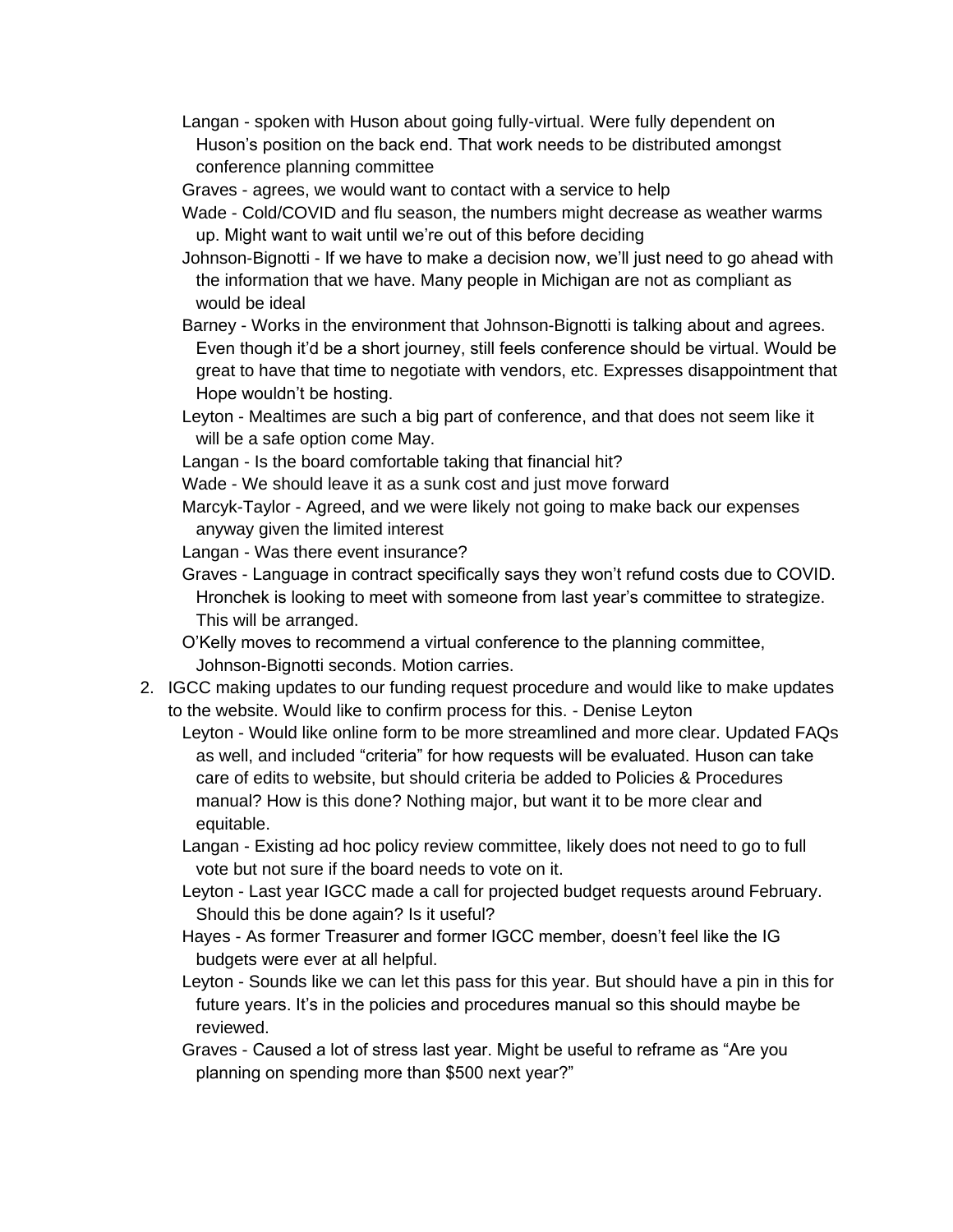Wade - Doesn't recall doing this in the first iteration of the IGCC, so it may have only been done once or twice.

Leyton - Will inform IGs this won't happen this year, and will get in contact with the ad hoc committee

- 3. MiALA MCLS Agreement (Let Kate know if you cannot access it). Kate Langan
	- Langan Been in convo with Scott Garrison, keeps bringing this up. Wants to make sure we have time to reconsider. Reiterated MCLS's commitment to supporting MiALA. June 30 is the deadline. Should we just accept or reassess?

Hayes - We should just re-sign. No reason to reconsider at this time.

Wade - Agrees, we haven't had any issues.

- Langan In the past Huson's position required much more work than we payed for, so do we need to increase hours?
- Hayes Was not my impression that Huson was working the same volume of hours as Heather had been
- Langan This has required a lot of boundary-keeping on our end
- Leyton Should we request 40 hours or reframe our expectations?
- Graves Grateful for what Heather did in the past, but we have folks who can do this work. We over-relied on Heather, not because we needed to, but because it was easy.
- Langan Would like to review before re-signing.
- O'Kelly 1) Are these the appropriate administrative, membership, and marketing services that MiALA needs? 2) Has MCLS been holding up their end of those expected services? 3) Has MiALA been holding up their end of expecting only those services? 4) 20 hours has been budgeted. Is this enough? Too much? Just right? 5) Is the rate for those 20 hours a week in line with our expectations? (Do we agree to pay that rate? And can we afford it?)

Wade - Can we table this, since many were not able to review before this meeting, to give us more time to think about this?

Langan - Just want to be conscious of the timeline. Will there be enough time once we make a decision in Feb? Huson, when asked, felt like 20 hours was okay, but has not been through a full year yet

- Huson 20 hours seems perfect once they can get the hang of things. Conference might be a different situation.
- Langan If we want more hours, can we afford this?
- O'Kelly As fiduciary agents, we just want to be sure we are doing our due diligence Johnson-Bignotti - Would appreciate having more time to review the document Johnson-Bignotti moves to table this issue until February meeting, Wade seconds.
	- Motion carries.

Langan - Garrison is interested in talking with us, will report back on this.

Motion to adjourn: O'Kelly moves to adjourn, Johnson-Bignotti seconds. Motion carries.

## **Issue Bin / Future Agenda Items**

● Membership fee structure